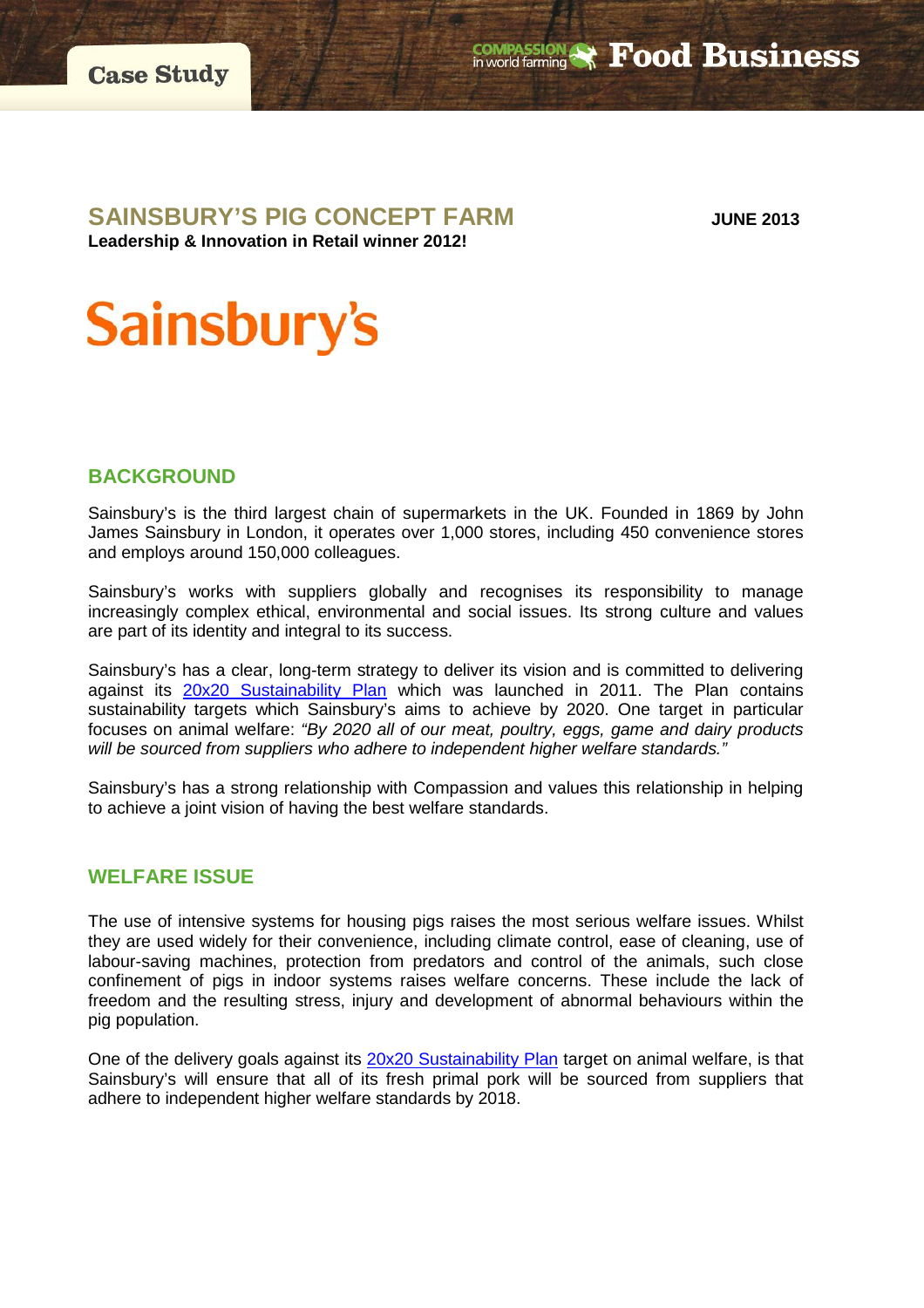## **RESEARCH AND DEVELOPMENT**

Research and Development are vital to ensure that Sainsbury's keeps improving standards in sustainable sourcing, animal health and welfare, and meat quality, as well as achieve all its 20x20 targets.

Its **[Concept Pig Farm](http://www.j-sainsbury.co.uk/blog/2011/10/visiting-our-concept-farm-in-east-yorkshire/)** in East Yorkshire, run by the Morgan family, is a perfect example of this as it goes beyond anything that any other supermarket is doing.

Since 2009, Sainsbury's has been working in partnership with the Morgans on new ideas that continue to push the boundaries on the standard and quality of pork available in Sainsbury's. In August 2010, the farm started trialling a new indoor freedom farrowing system - the first and largest commercial setup of its kind in the world.



The pen design is based on the latest research from the UK, Denmark, Sweden and Austria on indoor free farrowing pens. Sainsbury's worked closely with Dr Sandra Edwards and Dr Emma Baxter and their work on the PigSafe project, when designing the pen now installed at its Pig Concept Farm. There are 72 free farrowing pens which are all RSPCA Freedom Food approved.

The new farrowing pens give the sows and their piglets more room to move and perform natural behaviours; they regularly see the sows nest building. Sows have an increased appetite, consequently ensuring good milk production and healthier, stronger piglets. This results in a better quality of meat.



They have not needed to tail dock any piglets born into the free farrowing pens, which has been a fantastic achievement for an indoor system.

The leading factor in being able to implement such unique initiatives is down to the high level of internal support at Sainsbury's. The idea of *concept farms* came from its Director of Sainsbury's Brand who is incredibly supportive of robust R&D to support high welfare systems and the initiatives which the agriculture team run in order to drive animal health and welfare standards.

Being the No.1 retailer for animal welfare is something which is integral to its business and is driven right the way through the company from Chief Executive through to colleagues in-store, who are able to talk to customers about Sainsbury's being the largest retailer of RSPCA Freedom Food approved products and the range of higher welfare offers it has.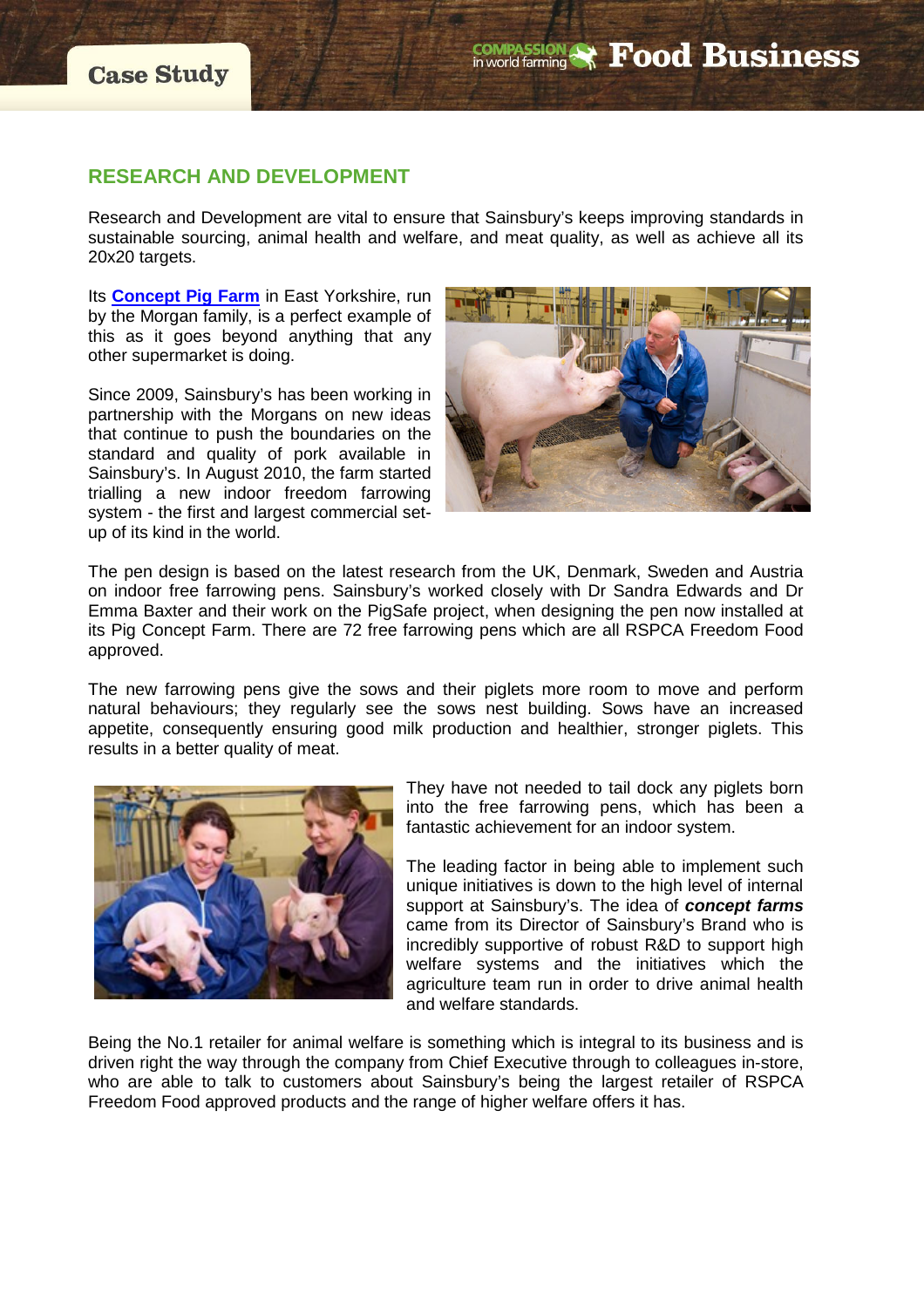

### **IMPLEMENTATION**

#### **Supply chain engagement**

The Sainsbury's Pig Concept Farm is a partnership with the Morgan family and Cranswick (Sainsbury's largest pork supplier, working with them since 1985). Sainsbury's works closely with all of its fresh pork producers through its Pork Development Group and shares the findings of the Concept Farm Freedom Farrowing project with them on a quarterly basis at its Steering Group meetings.

#### **Overcoming the barriers**

The main barrier experienced was an extreme nervousness to move to an indoor freedom farrowing system by the farmers involved in the project. This has been overcome with regular communication and data sharing (good and bad) from the trial with the Pork Development Group. Working with both Newcastle and Edinburgh Universities has given credibility to the project. The high level of support Sainsbury's has received internally has been a great boost. A number of producers within the group are now looking at how free farrowing can work for their business, which is a great step forward from the initial scepticism. Another barrier to overcome was a whole new way of supply chain working. Sainsbury's has moved away from a traditional trading relationship to a cost-based model with its Pig Concept Farm.

#### **Continuous improvement**

Sainsbury's knows that animal welfare is a top priority for its customers, so the work it does with its 2,500 farmers in the Sainsbury's Development Groups is crucial to ensure that welfare standards remain high. Through its Development Groups, Sainsbury's always works in conjunction with its farmers to ensure that through its health and welfare initiatives e.g. lameness in dairy cows – it is focussing on the areas that matter and in a way that encourages the groups to share best practice and improve together on issues affecting all species of livestock.

#### **Driving higher welfare standards**

Driving standards of animal welfare is thoroughly embedded within Sainsbury's CSR policy under its "**[Sourcing with Integrity](http://www.j-sainsbury.co.uk/responsibility/our-values/sourcing-with-integrity/)**" CR work stream. Sainsbury's also has its 20x20 Sustainability commitment to welfare and progress is regularly reported to its shareholders and stakeholders. It has strict brand guidelines which its suppliers must work to and it monitors and manages animal welfare on the ground with animal outcome measures being recorded on farm and in the abattoir.

#### **COMMUNICATION**

Through its Development Groups, Sainsbury's always works in conjunction with its farmers through specific regional road shows and meetings. In addition, it holds an annual farming conference which attracts 1,000 farmers and suppliers, where it reports its progress to all its farmers and farming stakeholders.

Sainsbury's also works hard to educate its colleagues and customers with its progress in farm animal welfare. Through its monthly briefing (a DVD which goes out to each of its stores) it updates its colleagues on its commitment to "Sourcing with Integrity", including its progress on key welfare issues.